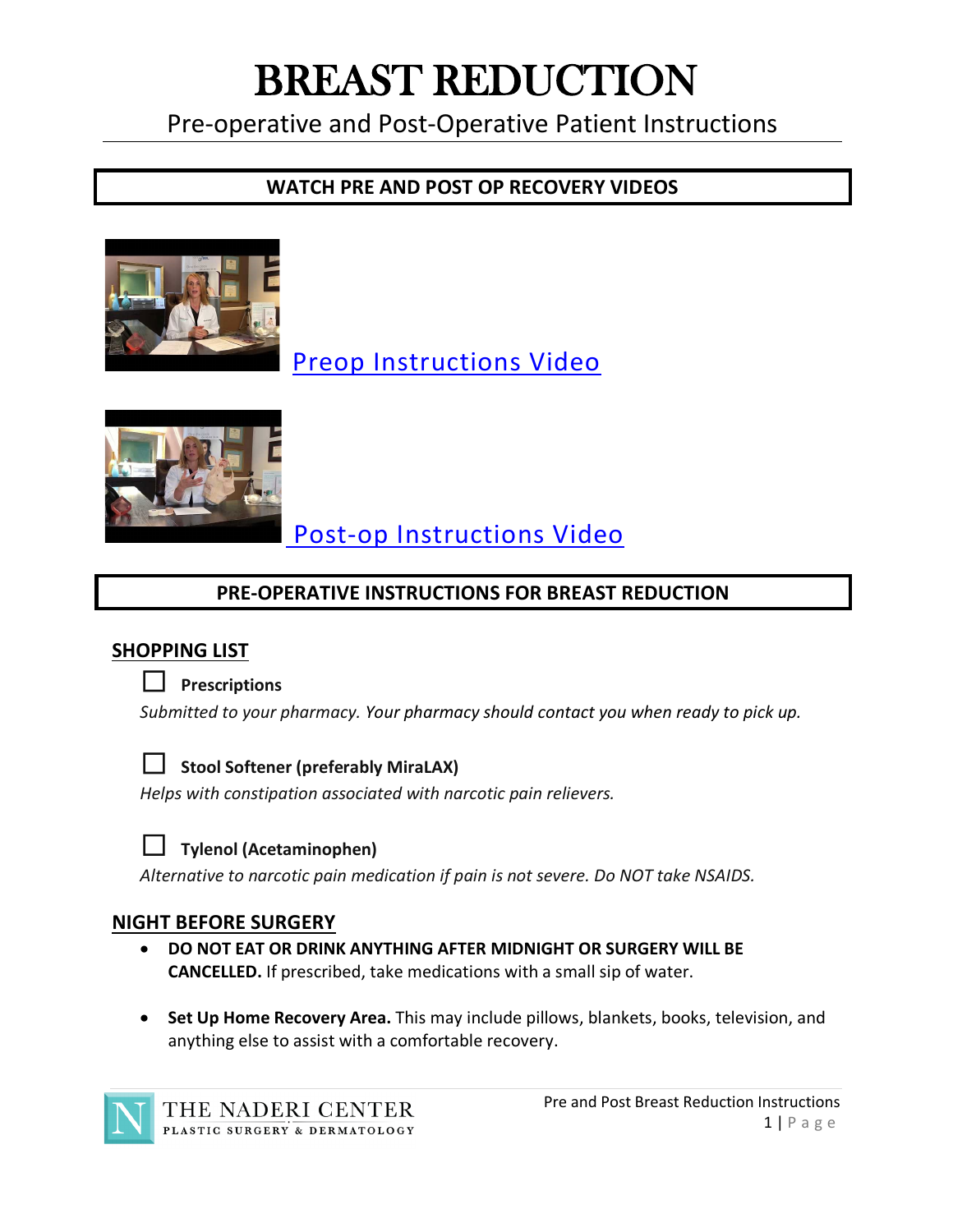#### **DAY OF SURGERY**

- **Dress Comfortably:** Dress in comfortable, clean, and loose-fitting clothes. Shirts that can be buttoned or zipped up are preferred.
- **DO NOT wear** any makeup, jewelry, cosmetic creams, hair products, deodorant, sunscreen, and remove all piercings.

## **POST-OPERATIVE INSTRUCTIONS FOR BREAST REDUCTION**

#### **MEDICATIONS**

- **Pain:** You will be prescribed a pain medication for post-operative pain control. If your discomfort after surgery is not strong you are welcomed to take Tylenol in place of the prescribed medication. Do not take the Tylenol with the pain medication, often the medication you are prescribed will have Tylenol in it. **Do not exceed 4,000 mg of Tylenol in any 24-hour period.** Take medication with food to minimize risk of nausea.
- **Nausea:** If you are experiencing nausea, which is common after general anesthesia as well as a known side effect of some stronger pain medications, we advise that you take your nausea medication.
- **Constipation:** You will experience constipation if taking narcotic pain relievers. MiraLAX or other over the counter laxatives are recommended. Do not wait to take until you are constipated.
- **Medications to Avoid:** Take only those medications approved or prescribed by your surgeon.

#### **NUTRITION**

- **Diet:** A light low-fat diet is best after surgery. You may start a regular diet the day after surgery if you are not feeling nauseous or vomiting. Start with liquids for the first few hours after surgery and then slowly advance to more solid foods.
- **Hydration:** Stay hydrated by drinking 8 -10 glasses of water a day. Avoid alcohol for 48 hours and while you are still taking pain medications.

## **ACTIVITY**

• **Movement is Important:** Make sure you are up and walking around immediately after your surgery. When lying down in bed or on the couch, make sure you are moving your legs and ankles. Take deep breaths frequently to keep your lungs clear.

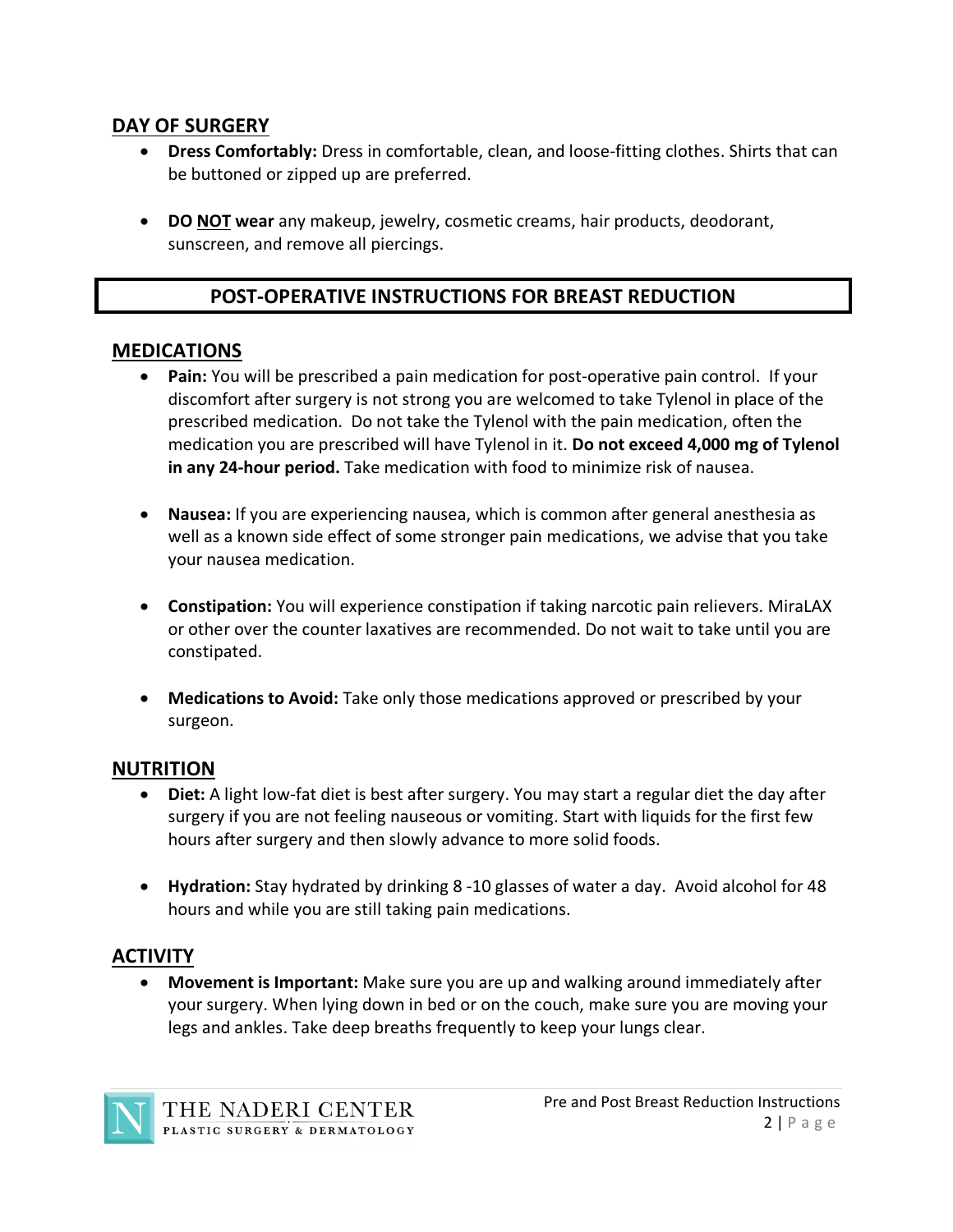- **Sleep:** Sleep on your back with your head elevated about 30-40 degrees (2-3 pillows). Do not sleep on your side. Keeping your body more upright will minimize swelling. Continue this for one week.
- **Exercise:** Normal daily activity may be resumed a few days after surgery. Exercise may be resumed 1-2 weeks after surgery. Remember to start easy and build back up to your previous exercise levels. Just know that swelling may transiently be worse with exercise.
- **Arm Movement:** Limit your arm use to daily activities such as brushing your teeth, eating, and combing/shampooing your hair. Avoid rigorous movement and do not lift more than 5 lbs. Let pain be your limiting factor. If it hurts, please do not do it.
- **Compression Bra:** Expect to wear a special bra for the entire first week after surgery and then as recommended by your surgeon. The bra should fit snug but not too tight. The surgical bra is to provide support while you heal from surgery.
- **Driving:** DO NOT operate a vehicle or make important decisions until you have been off pain medications for 24 hours. Use good judgment.
- **Return to work:** Most patients require approximately 5-7 days off work depending on their job responsibilities. Returning to work with a light schedule initially or even parttime can be beneficial as well.
- **Sexual Intercourse:** Sexual activity can be resumed when you feel ready with no restrictions. Incisions should be well healed. Patients typically feel ready after one month.
- **Showering:** You may shower with assistance the day following surgery. Remove your garment. Incisions are covered with a waterproof dressing and require no attention. Replace garment after your shower.

## **HOW TO TAKE CARE OF YOUR INCISIONS**

- **Incisions:** Your incisions are covered with a waterproof dressing. No dressing changes or incision care is required. After your first postop visit, the dressing will be removed, and tape will be applied. This special brown tape helps with scar healing and improves the appearance. Continue to cover your incision sites with the brown tape for as long as your surgeon suggests.
- **Stitches:** All stitches are dissolvable.
- **Scar ointment:** Scars are small and hidden in the breast crease. They may take up to a year to fully heal. After your incisions have completely healed and when your doctor has



THE NADERI CENTER PLASTIC SURGERY & DERMATOLOGY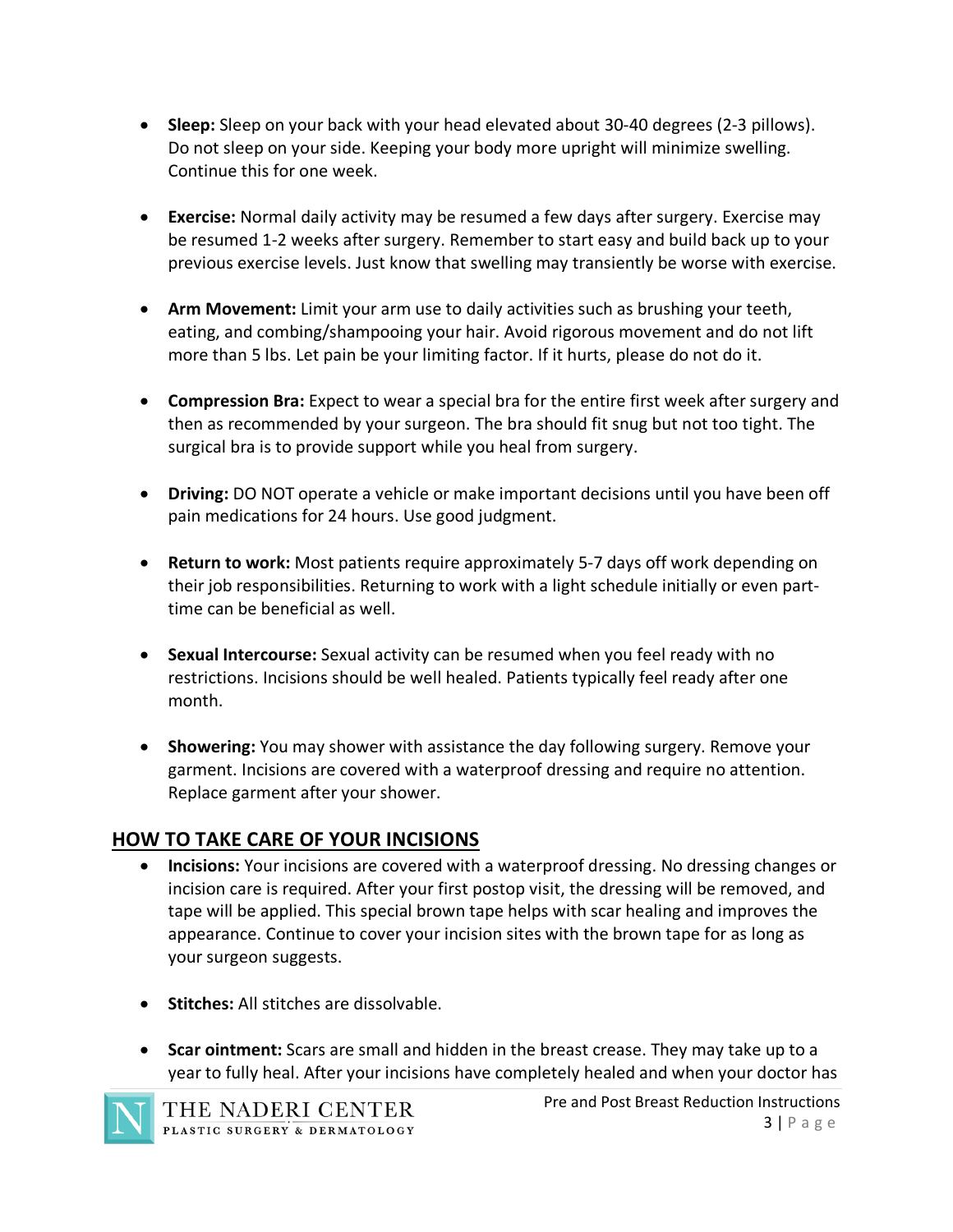told you it is safe, you can begin to use silicon-based ointment on your scars to improve healing.

#### **WHAT TO EXPECT**

- **Drainage:** Drainage can occur from the incision sites for the first 24-72 hours. The drainage will be blood tinged. You may use gauze or a light pad to reinforce post-op dressings if needed.
- **Bruising:** You can expect to have bruising. Most bruising will resolve in about 2-3 weeks. The bruise will go from a purplish color to a yellow/green shade as it starts to resolve.
- **Swelling:** You can expect swelling particularly in the top half of the breasts. This can take 3-4weeks to improve and the swelling is responsible for the feeling that the implants are high. As the swelling resolves, it seems as though the implants drop into a lower position.
- **Itching:** Itching at the incision sites is normal for a few days. You may take Benadryl to help with this.
- **Pain:** It is normal to experience tightness, pressure, soreness, itchiness, and fatigue for several days to weeks following surgery as your skin and muscle adjust to your breast implants.
- **Sensory Changes in Skin:** You may feel reduced or heightened sensation in the nipples, incision sites, and breast tissue which is normal. You can expect the return of normal sensation after a few weeks to months.
- **Final Result:** It may take about 3-6 months to see final results.

## **DO NOT'S**

- **DO NOT apply hydrogen peroxide to incision sites**. Keep postop dressings in place until follow-up.
- **DO NOT soak in baths, jacuzzies or hot tubs** until all incisions have fully healed.
- **DO NOT take Aspirin, Ibuprofen, Naproxen, or other blood thinners** until your surgeon advises you it is safe.
- **DO NOT apply heating pads or ice packs to the treated areas** unless otherwise instructed by your surgeon.